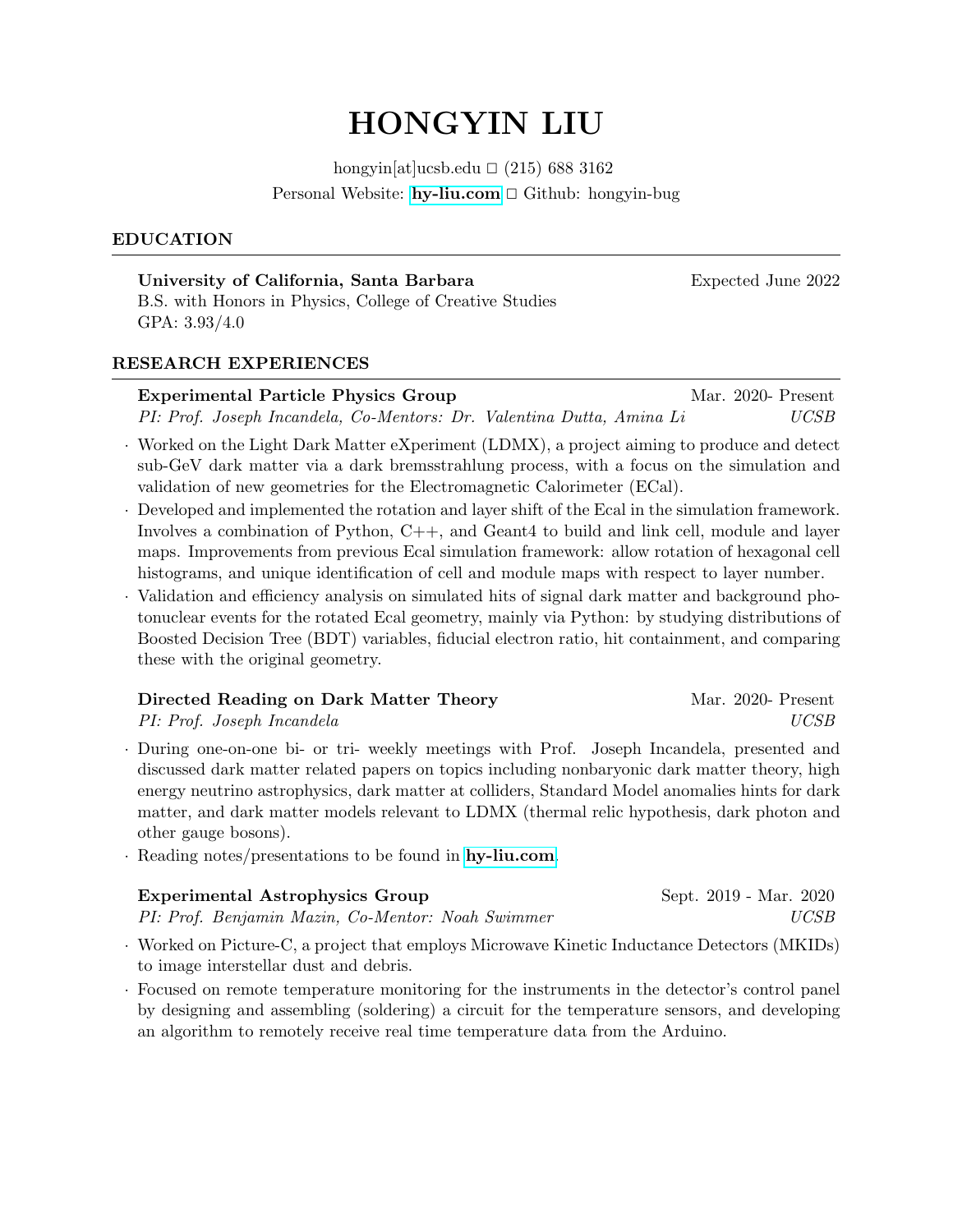Experimental Aerodynamics Research Jul. 2017 - Aug. 2017 PI: Prof. Barry Luokkala, Co-Mentors: Diamond Moody, Luka Jelenak CMU

· Pennsylvania Governor's School for the Sciences: analyzed the properties that affect an aerodynamic object's drag force, which involved testing different 2d and 3d shapes in a honeycomb wind tunnel.

## AWARDS AND FELLOWSHIPS

Summer Undergraduate Research Fellowship (SURF) Dean's Fellow, UCSB 2020

## SELECTED TALKS AND PRESENTATIONS

(2021) "[Dark Sector Models for the Light Dark Matter eXperiment](https://www.hy-liu.com/uploads/1/3/6/4/136447614/dark_sector_models_for_the_light_dark_matter_experiment.pdf)", 2021 Undergraduate Physics Research Symposium, Kavli Institute of Theoretical Physics, UC Santa Barbara, California

(2021) "Light Dark Matter eXperiment", APS Conference for Undergraduate Women in Physics, Virtual Conference

(2020), "[Ecal Geometry for the Light Dark Matter eXperiment](https://raca-con.ccs.ucsb.edu/projects/ecal-geometry-light-dark-matter-experiment)", College of Creative Studies Research and Creative Activities Conference, UC Santa Barbara, California

(2020) "Light Dark Matter eXperiment", 2020 Undergraduate Physics Research Symposium, Kavli Institute of Theoretical Physics, UC Santa Barbara, California

#### TECHNICAL SKILLS

| Programming         | Python, $C_{++}$ , Mathematica, GDML |
|---------------------|--------------------------------------|
| Hardware            | Raspberry Pi, Arduino                |
| Scientific Software | ROOT, GEANT4                         |

#### SELECTED COURSEWORK

#### Graduate Classes:

Elementary Particle Physics (Prof. Jeffrey Richman), Statistical Physics (Prof. Cristina Marchetti), General Relativity (Prof. Gary Horowitz)

#### Undergraduate Classes

Condensed Matter, Complex Analysis, Linear Algebra, Fly by night physics, Teaching Physics

## TEACHING EXPERIENCES

#### Learning Assistant

Hold three weekly discussion sections with the teaching assistant. Involves presenting example problems, facilitating classroom discussions, answering section or homework questions.

| - PHYS 110B, Electromagnetism, with Prof. David Berenstein  | Fall 2021   |
|-------------------------------------------------------------|-------------|
| - PHYS 125, Particle Physics, with Prof. Jeffrey D. Richman | Spring 2021 |

- PHYS 110A, Electromagnetism, with Prof. Ania Jayich Fall 2020